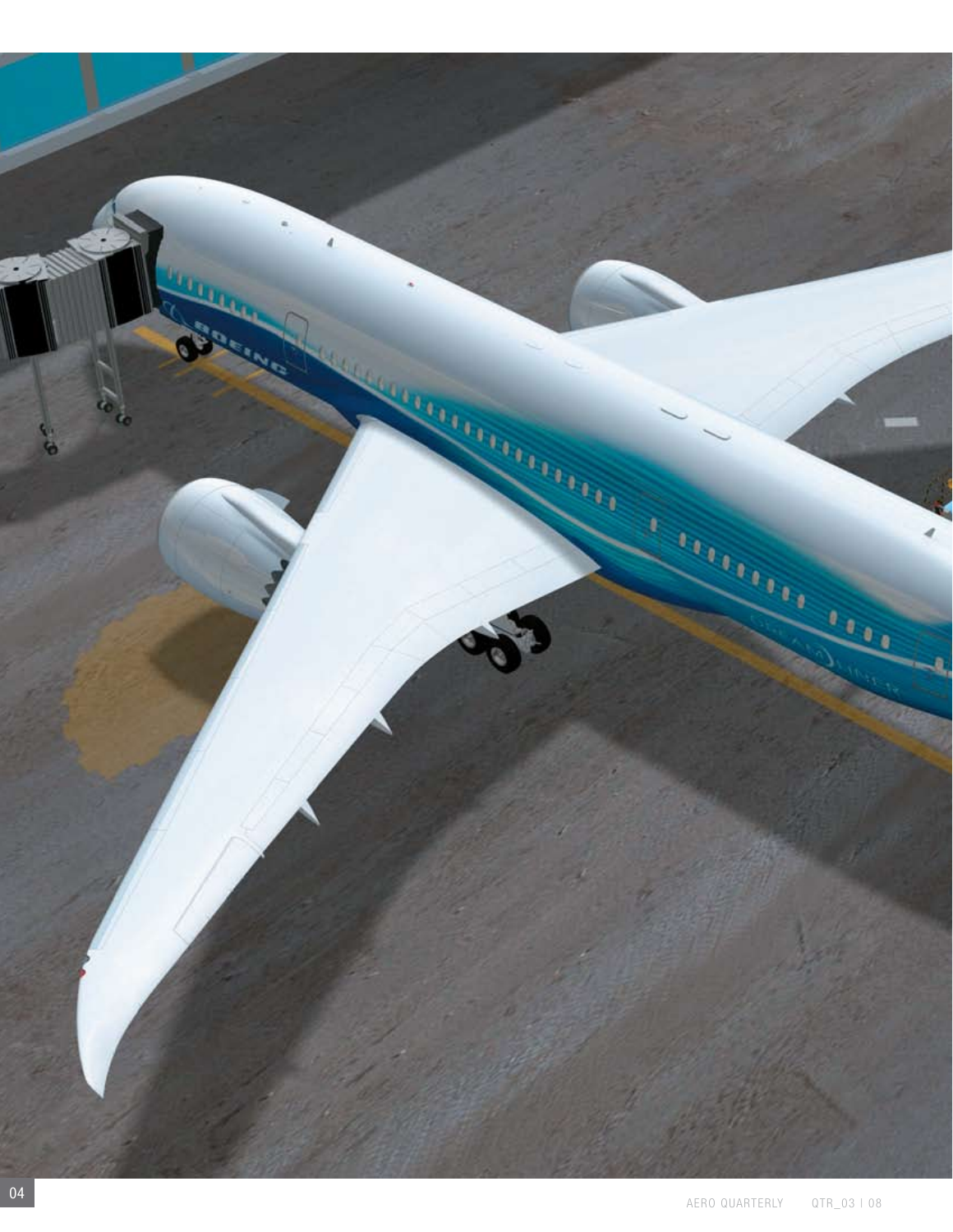

# **Preparing** *Ramp Operations* for the 787-8

By Jo Fossen Maintenance Engineer, Maintenance and Ground Operations Systems

Planning for the introduction of a new airplane requires the participation and cooperation of personnel in virtually all areas of an airline. Though Boeing strives for commonalities with existing airplanes, each new model has its own special requirements for equipment and tools needed for ramp operations. The Boeing 787 Dreamliner is no exception. Management and maintenance personnel can ensure a smooth transition to this new airplane by understanding what it has in common with existing airplanes in the airline's fleet, as well as what is unique, and plan accordingly.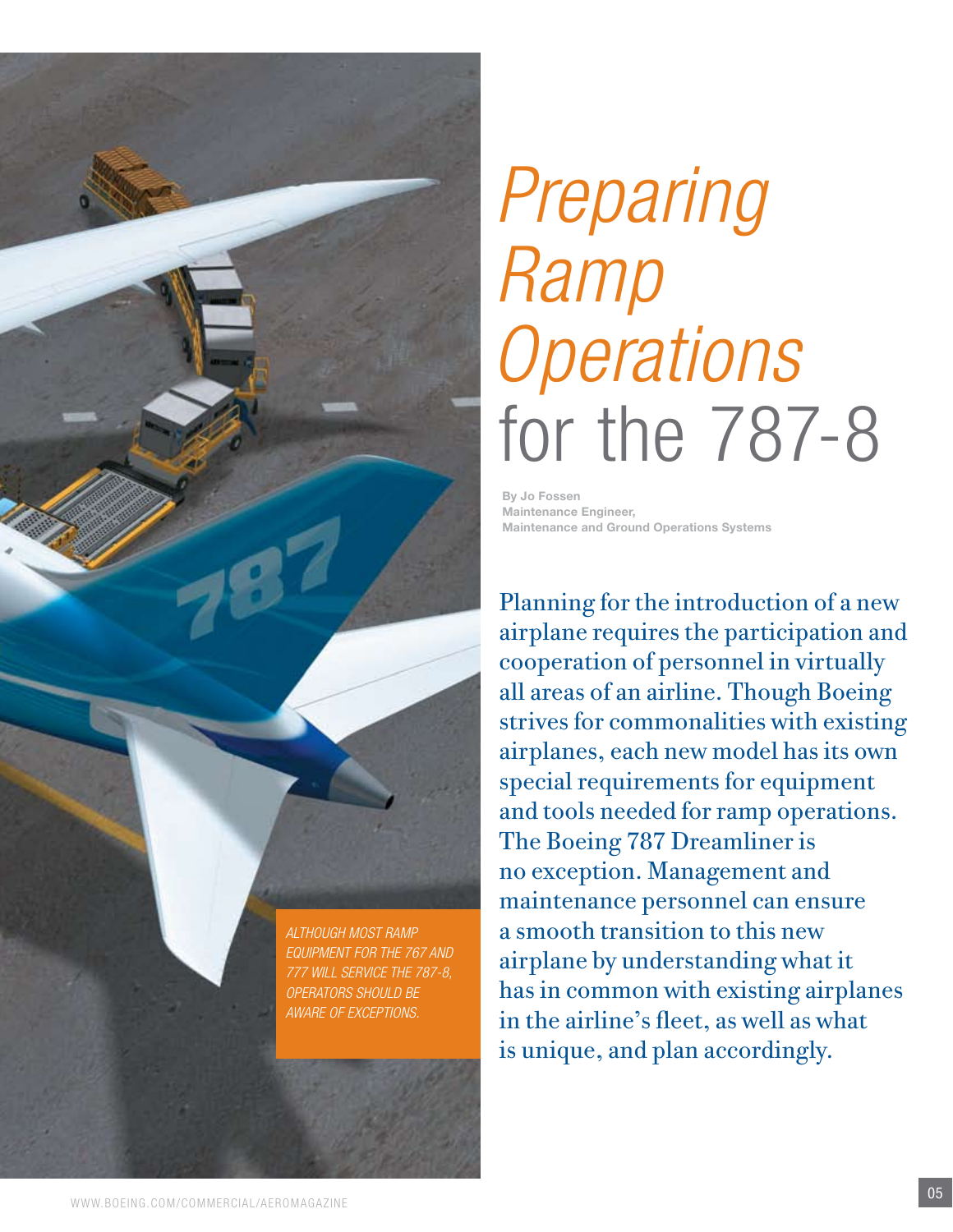

Preparing for new equipment ahead of time will help guarantee a smooth transition to the 787. This article provides a preliminary assessment of general 787-8 ramp equipment requirements.

#### 787-8 Ramp Servicing

To prepare to service the 787 at the ramp, operators need to have basic information about the airplane's dimensions (see fig. 1), servicing locations (see fig. 2), and typical servicing arrangement (see fig. 3).

Boeing estimates that a 787-8 dual-class airplane with 275 passengers deplaning and boarding through a single door and taking on a full load of fuel can be turned around at the gate in approximately 44 minutes (see fig. 4).

## Towing requirements

The 787-8 shares a common towbar nose tow fitting with the 767 and 777. As with Boeing airplanes, the 787-8 towbar has a unique shear pin. Boeing towbar specification drawing K09001 provides data on towing loads, which can be accessed through the Web portal MyBoeingFleet.com.

The 787-8 can use the same tow tractor as the 777. With a maximum taxi weight of 486,000 pounds (220,446 kilograms), the tow tractor should have a design weight of 75,600 pounds (34,291 kilograms) and a drawbar pull of 34,020 pounds (15,431 kilograms). The coefficient of friction between the tractor tire and pavement used is 0.45. The 787-8 is also compatible with towbarless vehicles. As with the 777, the amount that a towbarless vehicle is used for dispatching a 787-8 for flight is limited

to 25 percent. The Service Letter 787-SL-09-001 contains details on towbarless towing and has been updated to include the 787.

## Electrical power

The 787-8 airplane utilizes two forward ground power receptacles and one mid-aft ground power receptacle. Receptacle ground heights are minimum 81 inches (206 centimeters) and maximum 108 inches (274 centimeters). Each receptacle is rated at 90 kilovolt amperes (KVA), the same as other Boeing twin-aisle production airplanes.

Similar to existing airplanes, the 787 utilizes power from the auxiliary power unit (APU) for engine start. The 787 is different in that it uses electrical power for engine start rather than the pneumatic power used on existing airplanes.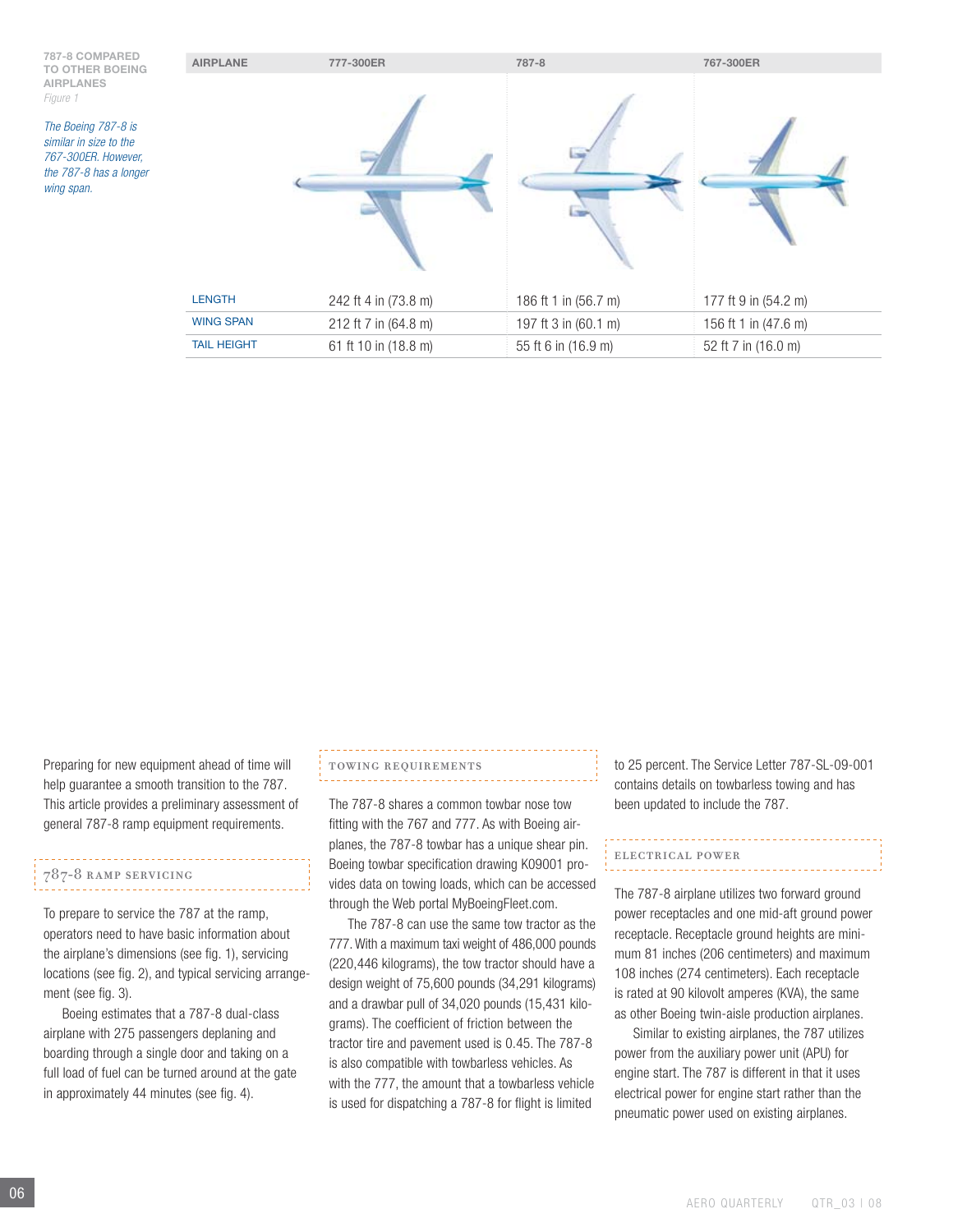*Servicing locations on the 787-8 are similar to the 777 and 767. However, the water service panel on the 787 is located on the forward part of the fuselage instead of the aft.*

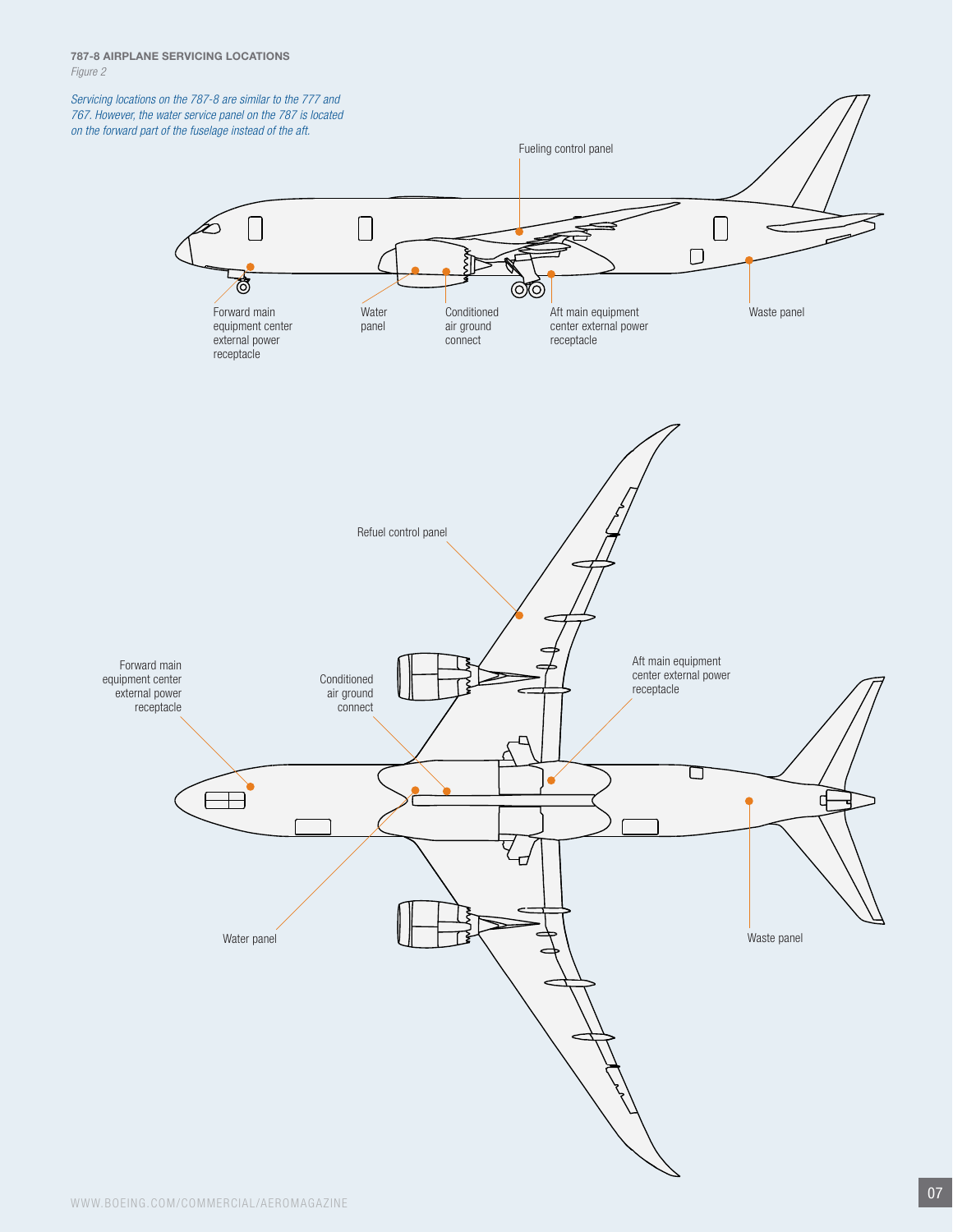787-8 AIRPLANE SERVICING ARRANGEMENT *Figure 3*

*This figure shows a typical ground servicing arrangement for a 787-8 airplane. Note that three ground power sources are used when the APU is inoperative.*



1 Not necessary for APU-assisted engine start.

- 2 Potable water, ground power, and/or air-conditioning may be supplied from the passenger bridge if so equipped.
- 3 Airplane electrical receptacles are located on the left side of the airplane. (The GPUs are shown on the right side mainly due to congestion around passenger bridge at the left forward door.)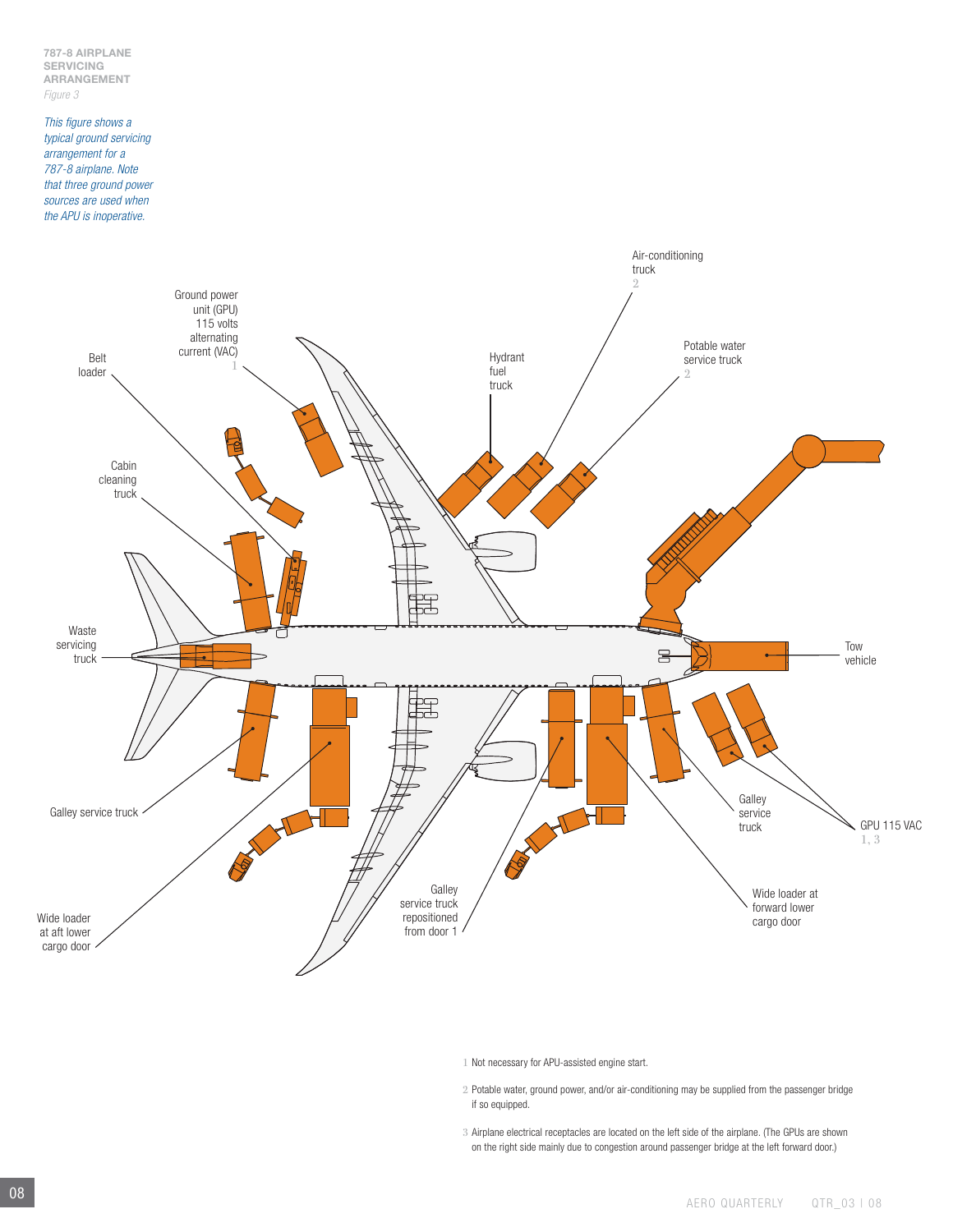#### *Boeing estimates that a 787-8 airplane with 275 passengers can be turned around at the gate in less than 45 minutes.*



#### **PARAMETERS**

- <sup>n</sup> *100% passenger and cargo exchange*
- <sup>n</sup> *275 passengers, 2 classes, 1 door*
- 2 galley service trucks
- <sup>n</sup> *1 lavatory service truck*
- <sup>n</sup> *Passenger deplane rate is 40 per minute*

If the APU is inoperative, an engine start can be performed using a minimum of two 90 KVA external ground power units (GPUs). Boeing recommends the use of three 90 KVA ground power sources to decrease engine start times and minimize ramp impact during ground operations. Same as the 777 and other twin-aisle airplanes, the ground power requirements must conform to the electrical power quality requirements specified in figure 5.

- *Passenger boarding rate is 25 per minute*
- Unload and load bulk cargo is available time
- *Cabin service is available time*
- 12 containers aft
- <sup>n</sup> *16 containers forward*

# Door locations and dimensions

The 787-8 is equipped with eight passenger entry doors — four on each side of the airplane two cargo doors on the right side, and one bulk cargo door on the left side (see fig. 6). Passenger stairs and bridges are common with 767 and 777 airplanes.

## Fueling

The total fuel capacity for the 787-8 is 33,528 U.S. gallons (126,917 liters). A fueling control panel is installed in the left wing only. The left wing has a fueling panel with two receptacles, each rated for 500 U.S. gallons per minute (1,893 liters per

- *29,798 U.S. gallons fuel loaded, 3,730-U.S. gallon (14,120-liter) reserve 2 nozzle hydrant fueling at 50 psi*
- Bulk cargo in bulk compartment at 75% utilization *and 8.5 pounds per cubic foot*

minute) at 55 pounds per square inch (psi) gauge (379 kilopascal).

Any standard fuel truck (i.e., hydrant/tanker) with the appropriate length fuel line that can reach the 787-8 receptacles can be used. Fuel receptacle ground height for the 787-8 and other Boeing airplanes is shown in figure 7.

Assuming a 3,730-U.S. gallon (14,120-liter) reserve, the 787-8 can be refueled to capacity in 35 to 60 minutes, depending on the fuel pressure.

### Cargo system

The 787-8 has forward- and aft-powered cargo compartments (see fig. 8), as well as a compartment for bulk cargo.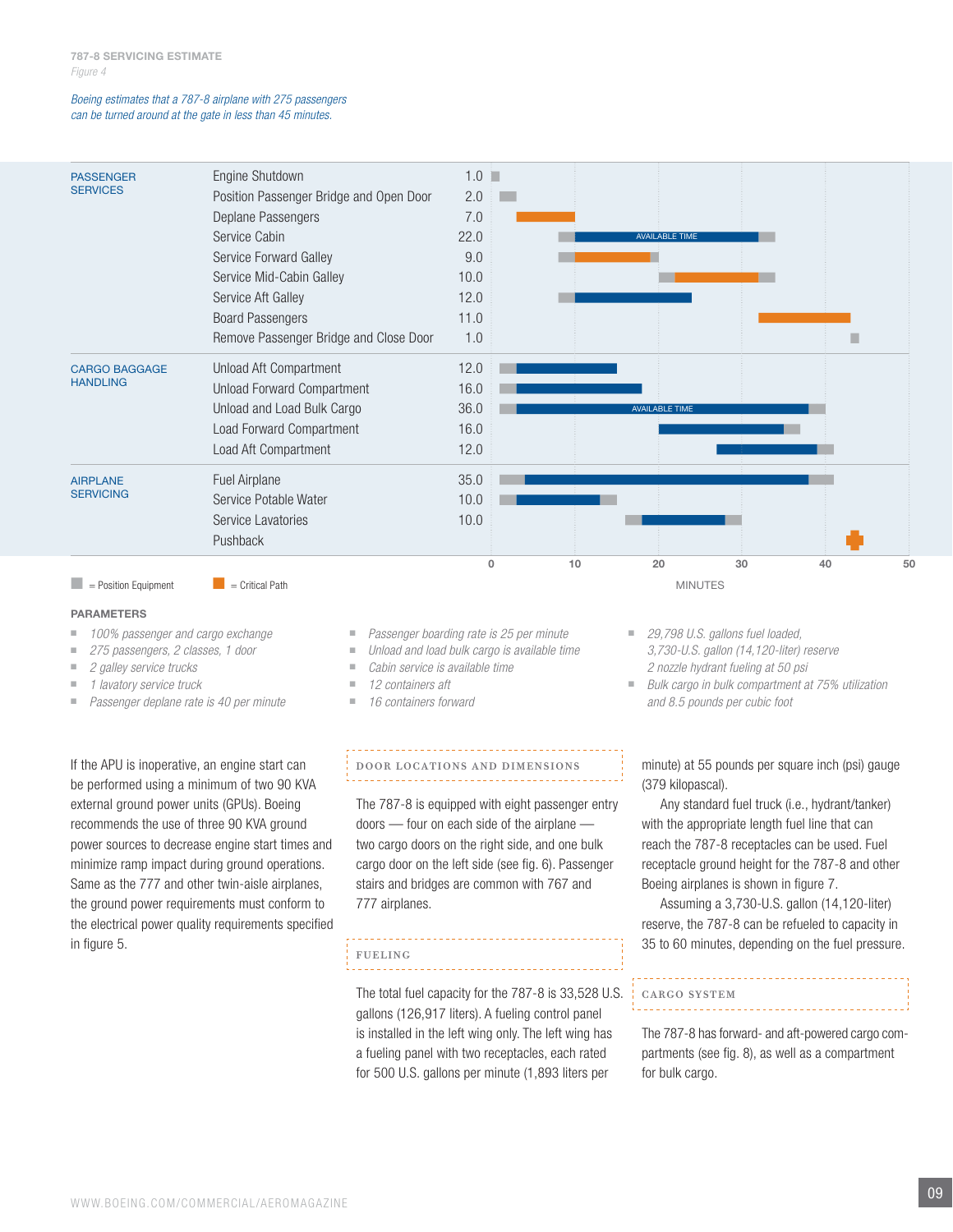|                                                                 | <b>PARAMETER</b>                           | <b>787 GROUND POWER EQUIPMENT REQUIREMENTS</b><br>(EXTERNAL POWER BUS PROTECTION)                                                                                                       |  |  |
|-----------------------------------------------------------------|--------------------------------------------|-----------------------------------------------------------------------------------------------------------------------------------------------------------------------------------------|--|--|
| <b>POWER</b><br><b>CONSUMPTION</b>                              | Maximum power consumption (per receptacle) | 90 kilovolt amperes (KVA) (continuous)                                                                                                                                                  |  |  |
|                                                                 | Peak power consumption (per receptacle)    | 112.5 KVA, 0.75–1.0 pico-farad per receptacle (5 minutes)                                                                                                                               |  |  |
| <b>VOLTAGE</b><br><b>REQUIREMENTS</b>                           | Normal voltage range                       | 115/200 $+/-$ 2 volts alternating current (VAC)                                                                                                                                         |  |  |
|                                                                 | Allowable voltage range                    | 115 $+/-$ 5 VAC L-N root mean square (RMS)                                                                                                                                              |  |  |
| <b>FREQUENCY</b><br><b>REQUIREMENTS</b>                         | Normal frequency                           | $400 +/- 5$ Hertz (Hz)                                                                                                                                                                  |  |  |
|                                                                 | Allowable frequency range                  | $400 + 18 / - 15$ Hz                                                                                                                                                                    |  |  |
| <b>MAXIMUM</b><br><b>DISTORTION</b><br><b>FACTOR</b>            | Total harmonic content                     | 3% of fundamental                                                                                                                                                                       |  |  |
|                                                                 | Individual harmonic content                | 2% of fundamental                                                                                                                                                                       |  |  |
|                                                                 | Crest factor                               | $1.414 + - 0.07$                                                                                                                                                                        |  |  |
|                                                                 | Maximum voltage modulation factor          | 2.5 V peak to valley $(0.5\%)$                                                                                                                                                          |  |  |
| <b>EXTERNAL POWER</b><br><b>BUS PROTECTION</b><br>(ON AIRPLANE) | 115 V bus, overvoltage                     | Above 182 VRMS $(2.5 +/- .5$ second [sec]) = "trip"<br>132 VRMS - 129 VRMS (2.5 +/- 0.25 sec) = "may trip"                                                                              |  |  |
|                                                                 | 115 V bus, undervoltage                    | Below 103 VRMS (0.5 +/- 0.25 sec) = "trip"<br>103 VRMS - 106 VRMS (0.5 +/- 0.25 sec) = "may trip"<br>* Undervoltage trip inhibited during fault conditions when over current is present |  |  |
|                                                                 | Overfrequency                              | Above 430 Hz $(1.0 +/- 0.2 \text{ sec}) =$ "trip"<br>425 Hz $-$ 430 Hz (1.0 +/- 0.2 sec) = "may trip"                                                                                   |  |  |
|                                                                 | Underfrequency                             | Below 370 Hz $(1.0 +/- 0.2 \text{ sec}) =$ "trip"<br>370 Hz - 375 Hz (1.0 +/- 0.2 sec) = "may trip"                                                                                     |  |  |

#### 787-8 DOOR LOCATIONS AND DIMENSIONS *Figure 6*

| <b>LOCATION</b>       |                      |              |                      |                      |                      |                      |                      |
|-----------------------|----------------------|--------------|----------------------|----------------------|----------------------|----------------------|----------------------|
| <b>DOOR</b>           | Passenger            | Passenger    | Passenger            | Passenger            | Forward              | Aft                  | <b>Bulk</b>          |
|                       | entry door 1         | entry door 2 | entry door 3         | entry door 4         | cargo door           | cargo door           | cargo door           |
|                       | (left side)          | (left side)  | (left side)          | (left side)          | (right side)         | (right side)         | (left side)          |
| <b>MAXIMUM GROUND</b> | 185.5 in             | 185.2 in     | 188.4 in             | 194.2 in             | 108.2 in             | 114.4 in             | 118.9 in             |
| <b>HEIGHTS</b>        | $(471.2 \text{ cm})$ | (470.4 cm)   | $(478.5 \text{ cm})$ | $(493.3 \text{ cm})$ | $(274.8 \text{ cm})$ | $(290.4 \text{ cm})$ | $(302.0 \text{ cm})$ |

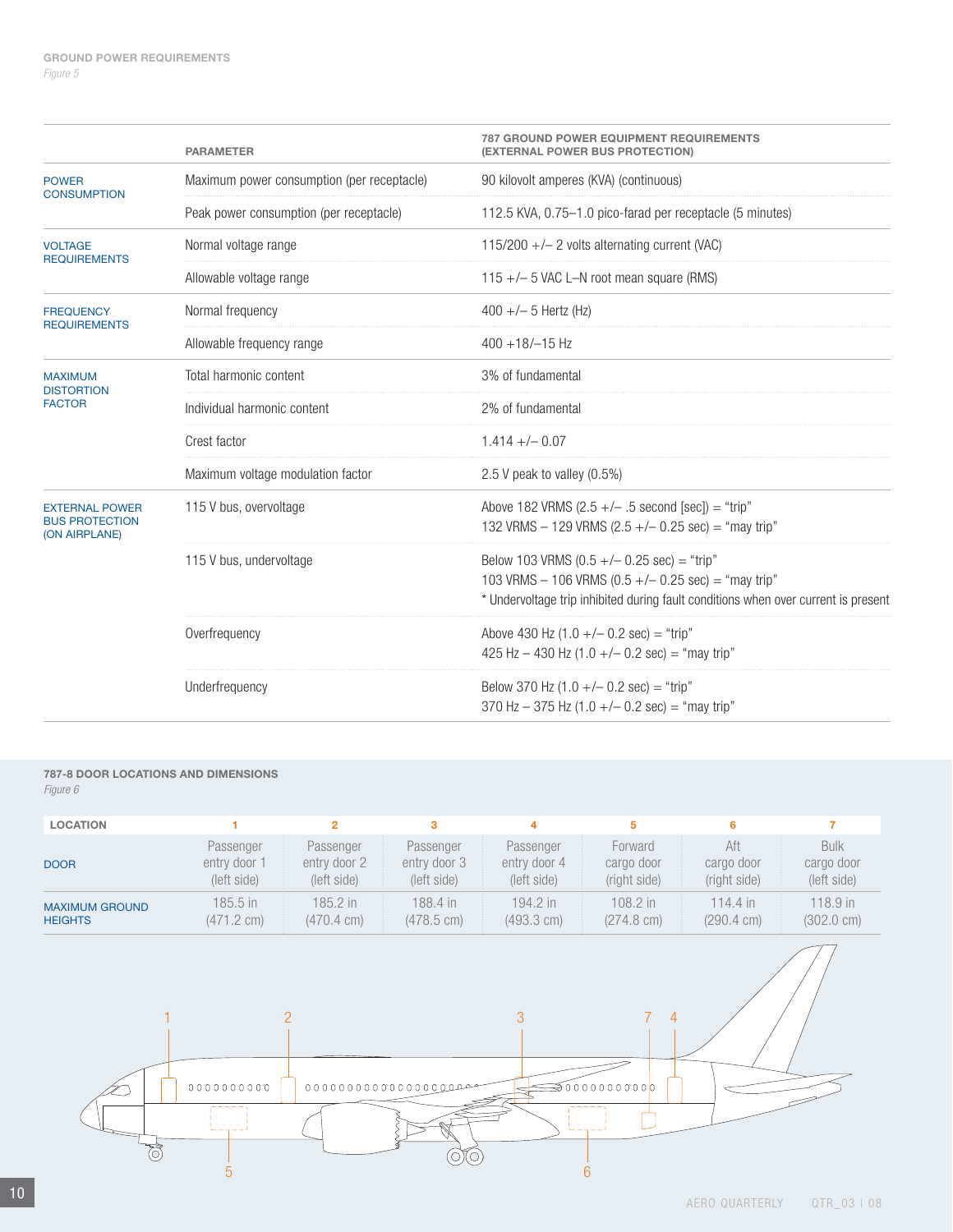| <b>AIRPLANE</b>                                                  | 777-300ER         | 787-8             | 767-300ER       |
|------------------------------------------------------------------|-------------------|-------------------|-----------------|
| <b>FUEL RECEPTACLE</b><br><b>MAXIMUM</b><br><b>GROUND HEIGHT</b> | $215$ in (547 cm) | $210$ in (533 cm) | 176 in (447 cm) |

Standard lower lobe loaders can be used with pallets loaded with the 96-inch (244-centimeter) side through the door, similar to 777 airplanes. In order to properly align the last two containers on the loader, Boeing recommends the use of loaders with side-shift capability on the loader front platform (e.g., bridge).

Standard lower lobe loaders can be used with pallets loaded with the 96-inch (244-centimeter) side through the door, similar to 777 airplanes. In order to properly align the last two containers on the loader, Boeing recommends the use of loaders with side-shift capability on the loader front platform (e.g., bridge).

The bulk cargo compartment has a volume of 402 cubic feet (11.38 cubic meters). Standard belt loaders with the capability to reach the cargo door sill height (see fig. 9) can be used on 787-8 airplanes.

WASTE system

The 787-8 uses a vacuum waste system similar to the 767 and 777. A single aft servicing panel with standard connections is used to service the system. Servicing heights are minimum 107 inches (272 centimeters) and maximum 119 inches (302 centimeters).

At 430 U.S. gallons (1,628 liters), the 787 has a greater waste tank capacity than any other Boeing airplane because the drain masts have been deleted from the 787. All gray water drains into the waste tanks.

As a result, the service truck needs to accommodate the 430 U.S. gallons (1,628 liters) of waste and 100 U.S. gallons (379 liters) of flush water used to rinse waste tanks. (Some 10 to

50 U.S. gallons [38 to 189 liters] of water is used to rinse each tank during servicing.) If the tanks are full, a 530-U.S. gallon (2,006-liter) service truck is recommended. A lavatory service truck common to the 767 and 777 may be used.

#### Potable water system ---------------------

Potable water on the 787-8 is stored in unpressurized tanks located behind the bulk cargo compartment. Two 135-U.S. gallon (511-liter) tanks provide a total capacity of 270 U.S. gallons (1,020 liters). An ultraviolet water treatment system is provided in the water tank fill line. Water treatment takes place during upload of water into the airplane. Electric pumps provide water pressure.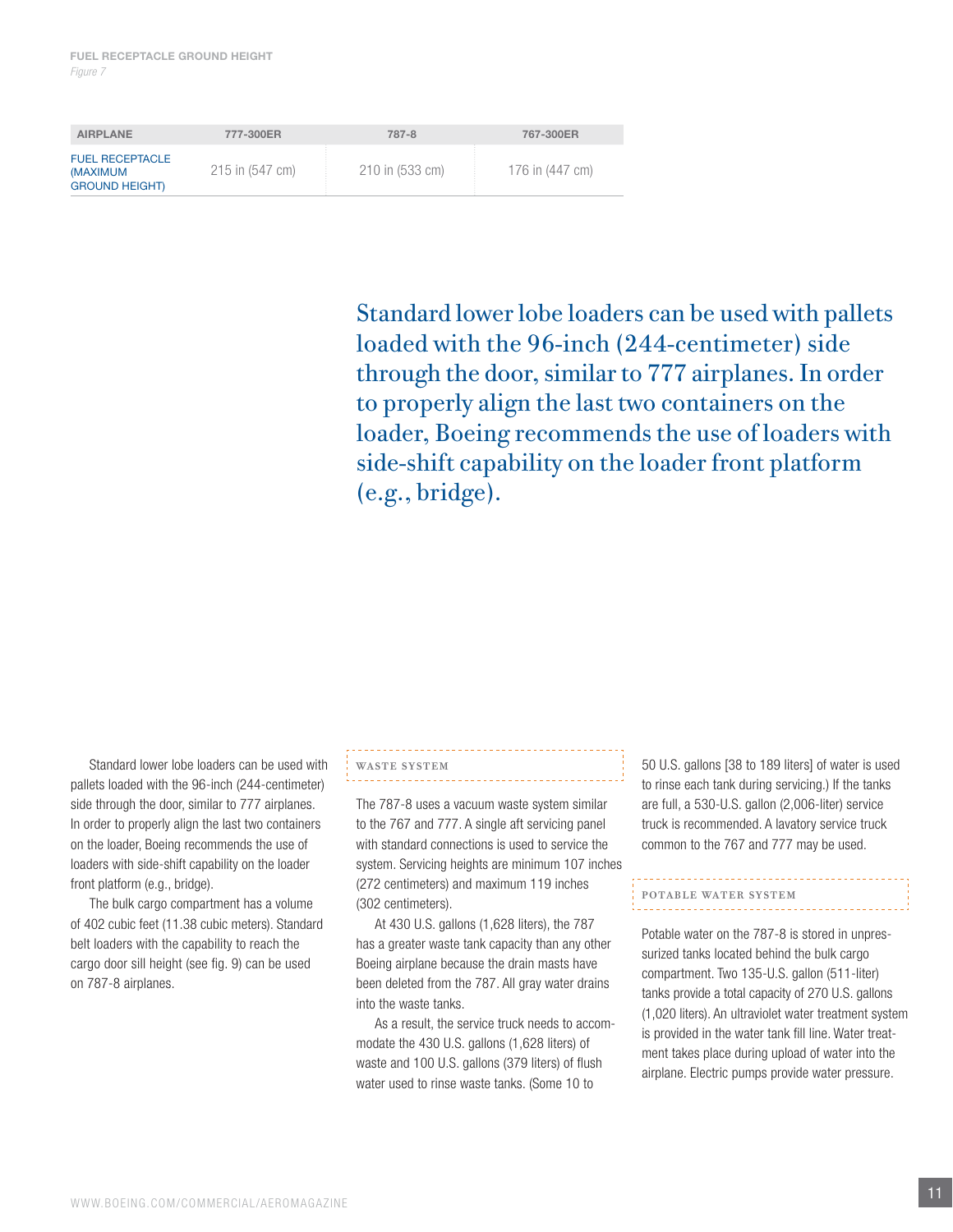**HOLD** 402 cubic feet Station 489.0 Station 1521.0 5 Pallets (88 in x 125 in) 4 Pallets (88 in x 125 in) Station Station Station Station Station 338.5 836.7 1296.1 1671.0 1773.0 FORWARD CARGO HOLD FORWARD CARGO HOLD CARGO HOLD AFT CARGO HOLD AFT. 3 Pallets (96 in x 125 in) 5 Pallets (96 in x 125 in) + 2 Loading Device 3 12 Loading 16 Loading Device 3 Device 3

Station 1696.0

BULK **CARGO** 

The basic configuration has a single servicing panel located just forward of the wing.

Potable water servicing trucks should have a tank capacity of 270 U.S. gallons (1,020 liters) with a water pressure of 30 psi. Servicing heights are minimum 76 inches (193 centimeters) and maximum 77 inches (196 centimeters). Trucks common with the 767 and 777 may be used.

## Air-conditioning

To provide air-conditioning to the airplane from an external source, a 90-ton air-conditioning/heater unit is recommended. The 787-8 has one standard air-conditioning servicing connection with a minimum ground height of 71 inches (180 centimeters) and maximum ground height of 79 inches (201 centimeters). Trucks used to provide conditioned air to the 787-8 are common with the 767 and 777 airplanes.

## **SUMMARY**

The majority of current ramp equipment for the 767 and 777 will service the 787-8. However, operators should be aware of these possible ground service equipment requirements:

- $\blacksquare$  Additional GPUs may be needed for ground power and engine start.
- $\blacksquare$  The 787-8 has a unique towbar shear pin.
- $\blacksquare$  Newer cargo loaders with side-shift capability on the loader front platform (e.g., bridge) are recommended.
- $\blacksquare$  Lavatory service truck capacity for 787 operations should be evaluated.

For more information, please contact Jo Fossen at jeonalyn.c.fossen@boeing.com. 4